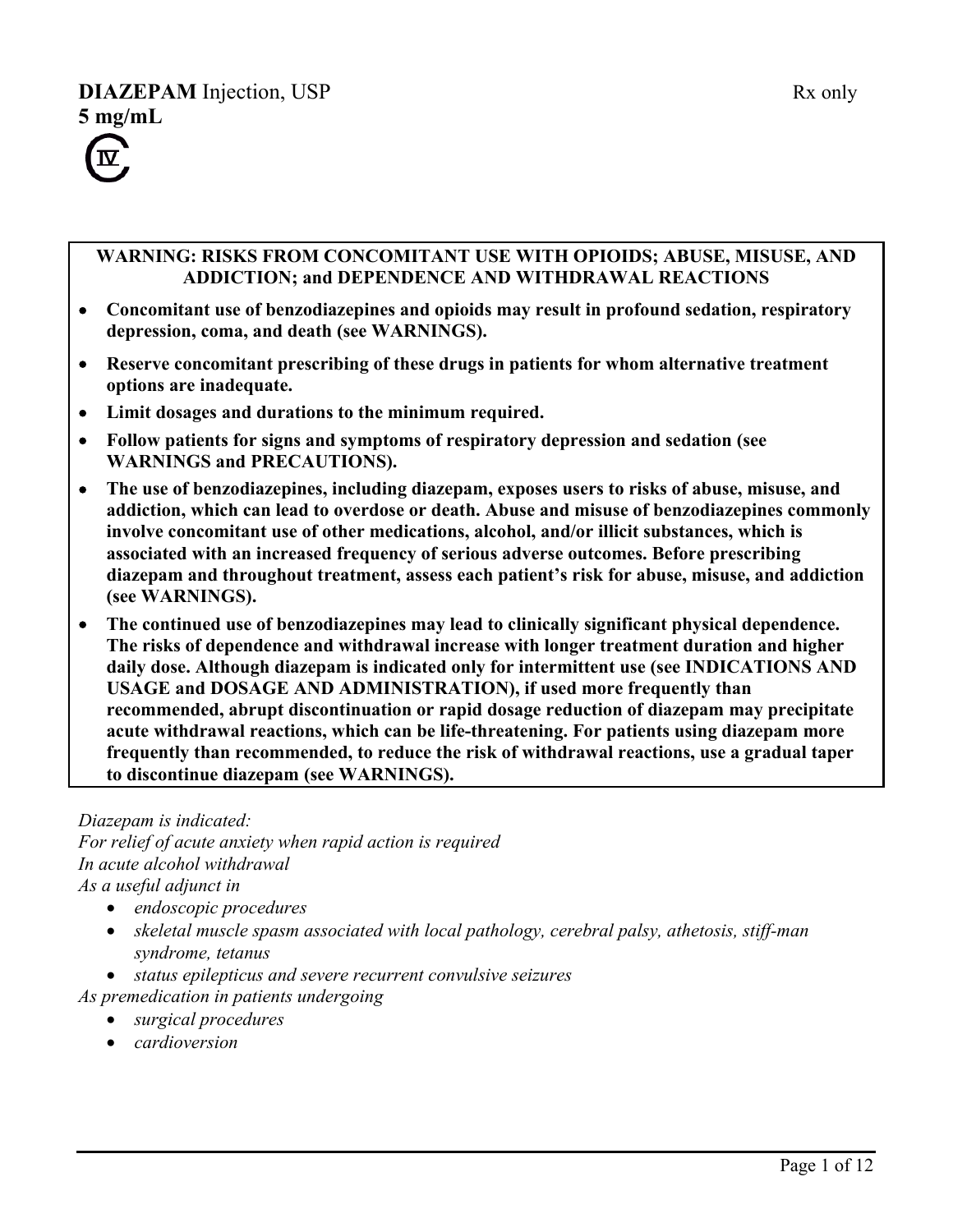### **DESCRIPTION**

Diazepam Injection, USP is a sterile, nonpyrogenic solution intended for intramuscular or intravenous administration. Each milliliter (mL) contains 5 mg diazepam; 40% propylene glycol; 10% alcohol; 5% sodium benzoate and benzoic acid added as buffers; and 1.5% benzyl alcohol added as a preservative. pH 6.6 (6.2 to 6.9). Note: Solution may appear colorless to light yellow.

Diazepam is a benzodiazepine derivative chemically designated as 7-chloro-1,3-dihydro-1-methyl-5 phenyl-2H-1,4-benzodiazepin-2-one. It is a colorless crystalline compound, insoluble in water, with a molecular weight of 284.74 and with the following molecular structure.



### **CLINICAL PHARMACOLOGY**

In animals, diazepam appears to act on parts of the limbic system, the thalamus and hypothalamus, and induces calming effects. Diazepam, unlike chlorpromazine and reserpine, has no demonstrable peripheral autonomic blocking action, nor does it produce extrapyramidal side effects; however, animals treated with diazepam do have a transient ataxia at higher doses. Diazepam was found to have transient cardiovascular depressor effects in dogs. Long-term experiments in rats revealed no disturbances of endocrine function. Injections into animals have produced localized irritation of tissue surrounding injection sites and some thickening of veins after intravenous use.

#### **INDICATIONS AND USAGE**

Diazepam is indicated for the management of anxiety disorders or for the short-term relief of the symptoms of anxiety. Anxiety or tension associated with the stress of everyday life usually does not require treatment with an anxiolytic.

In acute alcohol withdrawal, diazepam may be useful in the symptomatic relief of acute agitation, tremor, impending or acute delirium tremens and hallucinosis.

As an adjunct prior to endoscopic procedures if apprehension, anxiety or acute stress reactions are present, and to diminish the patient's recall of the procedures (see **WARNINGS**).

Diazepam is a useful adjunct for the relief of skeletal muscle spasm due to reflex spasm to local pathology (such as inflammation of the muscles or joints, or secondary to trauma); spasticity caused by upper motor neuron disorders (such as cerebral palsy and paraplegia); athetosis; stiff-man syndrome; and tetanus.

Diazepam Injection is a useful adjunct in status epilepticus and severe recurrent convulsive seizures.

Diazepam is a useful premedication (the intramuscular route is preferred) for relief of anxiety and tension in patients who are to undergo surgical procedures. Intravenously, prior to cardioversion for the relief of anxiety and tension and to diminish the patient's recall of the procedure.

### **CONTRAINDICATIONS**

Diazepam Injection is contraindicated in patients with a known hypersensitivity to this drug; acute narrow angle glaucoma; and open angle glaucoma unless patients are receiving appropriate therapy.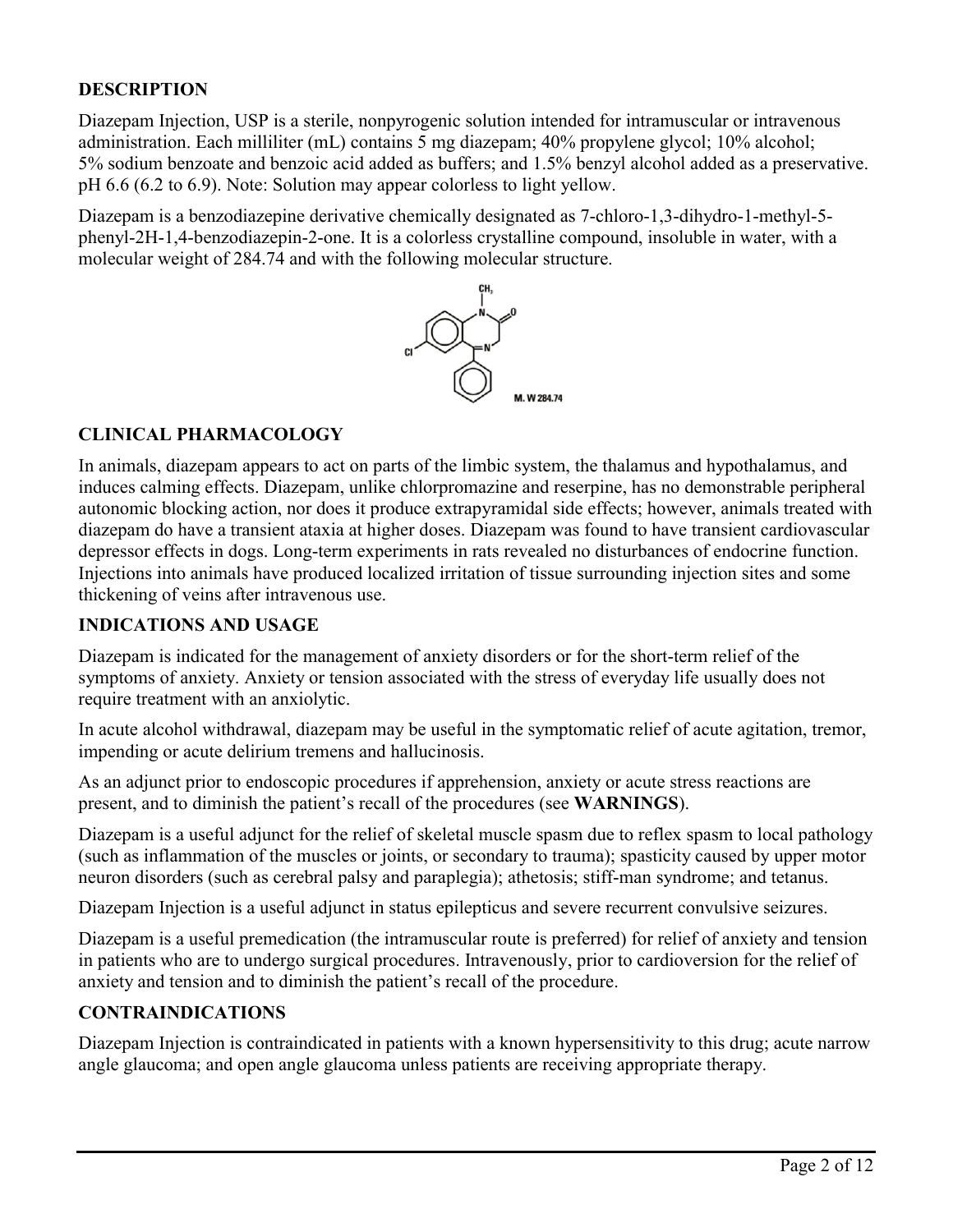### **WARNINGS**

#### **Risks from Concomitant Use with Opioids**

Concomitant use of benzodiazepines, including diazepam, and opioids may result in profound sedation, respiratory depression, coma, and death. Because of these risks, reserve concomitant prescribing of benzodiazepines and opioids in patients for whom alternative treatment options are inadequate.

Observational studies have demonstrated that concomitant use of opioid analgesics and benzodiazepines increases the risk of drug-related mortality compared to use of opioids alone. If a decision is made to prescribe diazepam concomitantly with opioids, prescribe the lowest effective dosages and minimum durations of concomitant use, and follow patients closely for signs and symptoms of respiratory depression and sedation. Advise both patients and caregivers about the risks of respiratory depression and sedation when diazepam is used with opioids (see **PRECAUTIONS; Drug Interactions)**.

#### **Abuse, Misuse, and Addiction**

The use of benzodiazepines, including diazepam, exposes users to the risks of abuse, misuse, and addiction, which can lead to overdose or death. Abuse and misuse of benzodiazepines often (but not always) involve the use of doses greater than the maximum recommended dosage and commonly involve concomitant use of other medications, alcohol, and/or illicit substances, which is associated with an increased frequency of serious adverse outcomes, including respiratory depression, overdose, or death (see **DRUG ABUSE AND DEPENDENCE; Abuse**).

Before prescribing diazepam and throughout treatment, assess each patient's risk for abuse, misuse, and addiction. Use of diazepam, particularly in patients at elevated risk, necessitates counseling about the risks and proper use of diazepam along with monitoring for signs and symptoms of abuse, misuse, and addiction. Do not exceed the recommended dosing frequency; avoid or minimize concomitant use of CNS depressants and other substances associated with abuse, misuse, and addiction (e.g., opioid analgesics, stimulants); and advise patients on the proper disposal of unused drug. If a substance use disorder is suspected, evaluate the patient and institute (or refer them for) early treatment, as appropriate.

#### **Dependence and Withdrawal Reactions After Use of Diazepam More Frequently Than Recommended**

For patients using diazepam more frequently than recommended, to reduce the risk of withdrawal reactions, use a gradual taper to discontinue diazepam (a patient-specific plan should be used to taper the dose).

Patients at an increased risk of withdrawal adverse reactions after benzodiazepine discontinuation or rapid dosage reduction include those who take higher dosages, and those who have had longer durations of use.

#### Acute Withdrawal Reactions

The continued use of benzodiazepines may lead to clinically significant physical dependence. Although diazepam is indicated only for intermittent use (see **INDICATIONS AND USAGE and DOSAGE AND ADMINISTRATION**), if used more frequently than recommended, abrupt discontinuation or rapid dosage reduction of diazepam or administration of flumazenil (a benzodiazepine antagonist) may precipitate acute withdrawal reactions, which can be life-threatening (e.g., seizures) (see **DRUG ABUSE AND DEPENDENCE; Dependence**).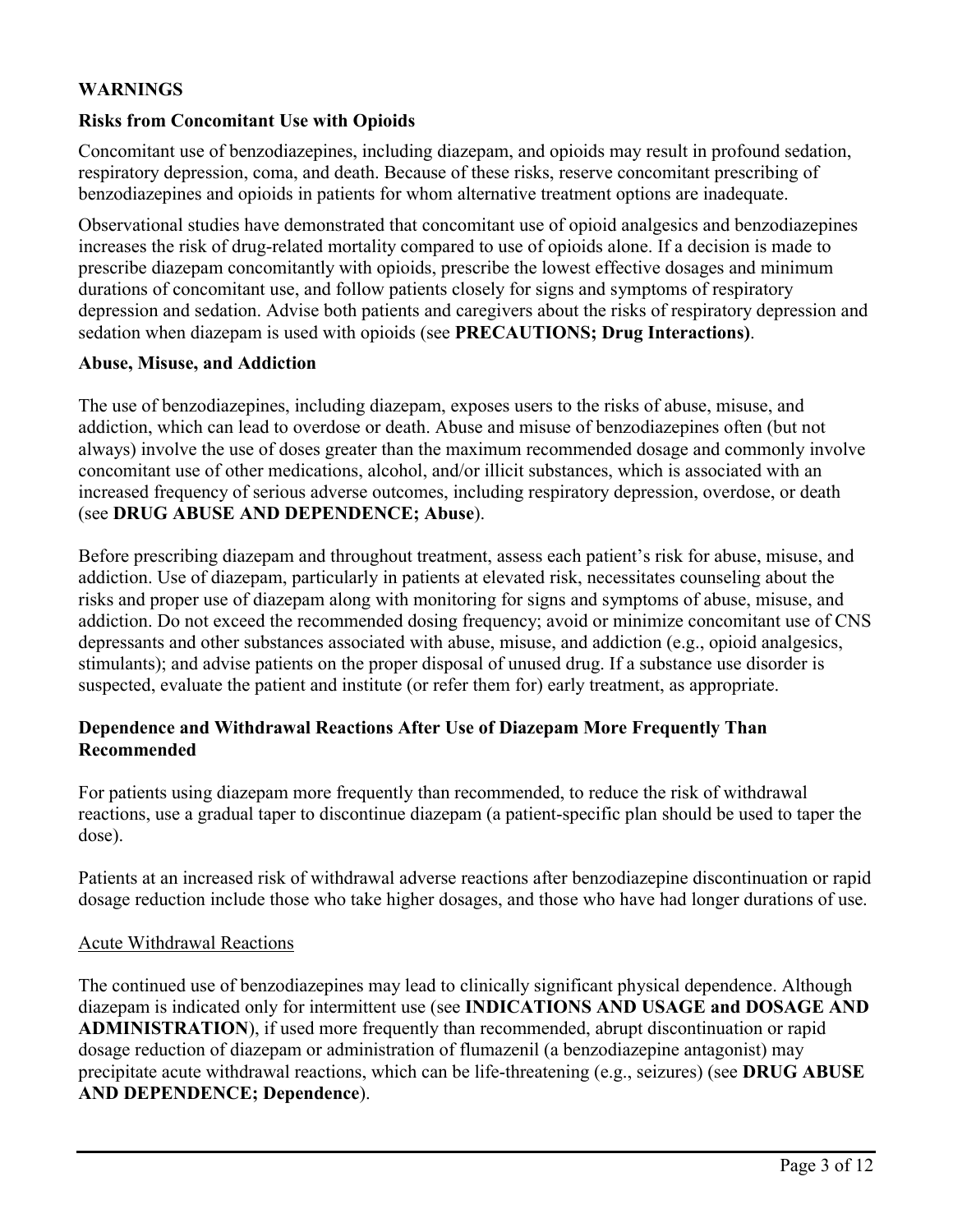### Protracted Withdrawal Syndrome

In some cases, benzodiazepine users have developed a protracted withdrawal syndrome with withdrawal symptoms lasting weeks to more than 12 months (see **DRUG ABUSE AND DEPENDENCE; Dependence**).

*When used intravenously, the following procedures should be undertaken to reduce the possibility of venous thrombosis, phlebitis, local irritation, swelling, and, rarely, vascular impairment; the solution should be injected slowly, taking at least one minute for each 5 mg (1 mL) given; do not use small veins, such as those on the dorsum of the hand or wrist; extreme care should be taken to avoid intra-arterial administration or extravasation.*

*Do not mix or dilute diazepam with other solutions or drugs in syringe or infusion container. If it is not feasible to administer diazepam directly intravenous, it may be injected slowly through the infusion tubing as close as possible to the vein insertion.*

Extreme care must be used in administering Diazepam Injection, particularly by the intravenous route, to the elderly, to very ill patients and to those with limited pulmonary reserve because of the possibility that apnea and/or cardiac arrest may occur. Concomitant use of barbiturates, alcohol or other central nervous system depressants increases depression with increased risk of apnea. Resuscitative equipment including that necessary to support respiration should be readily available.

When diazepam is used with a narcotic analgesic, the dosage of the narcotic should be reduced by at least one-third and administered in small increments. In some cases the use of a narcotic may not be necessary.

Diazepam Injection should not be administered to patients in shock, coma, or in acute alcoholic intoxication with depression of vital signs. As is true of most CNS-acting drugs, patients receiving diazepam should be cautioned against engaging in hazardous occupations requiring complete mental alertness, such as operating machinery or driving a motor vehicle.

Tonic status epilepticus has been precipitated in patients treated with intravenous diazepam for petit mal status or petit mal variant status.

### **Usage in Pregnancy**

**An increased risk of congenital malformations associated with the use of minor tranquilizers (diazepam, meprobamate, and chlordiazepoxide) during the first trimester of pregnancy has been suggested in several studies. Because use of these drugs is rarely a matter of urgency, their use during this period should almost always be avoided. The possibility that a woman of childbearing potential may be pregnant at the time of institution of therapy should be considered. Patients should be advised that if they become pregnant during therapy or intend to become pregnant they should communicate with their physicians about the desirability of discontinuing the drug.**

In humans, measurable amounts of diazepam were found in maternal and cord blood, indicating placental transfer of the drug. Until additional information is available, diazepam injection is not recommended for obstetrical use.

### **Use in Children**

Efficacy and safety of parenteral diazepam has not been established in the neonate (30 days or less of age).

Prolonged central nervous system depression has been observed in neonates, apparently due to inability to biotransform diazepam into inactive metabolites.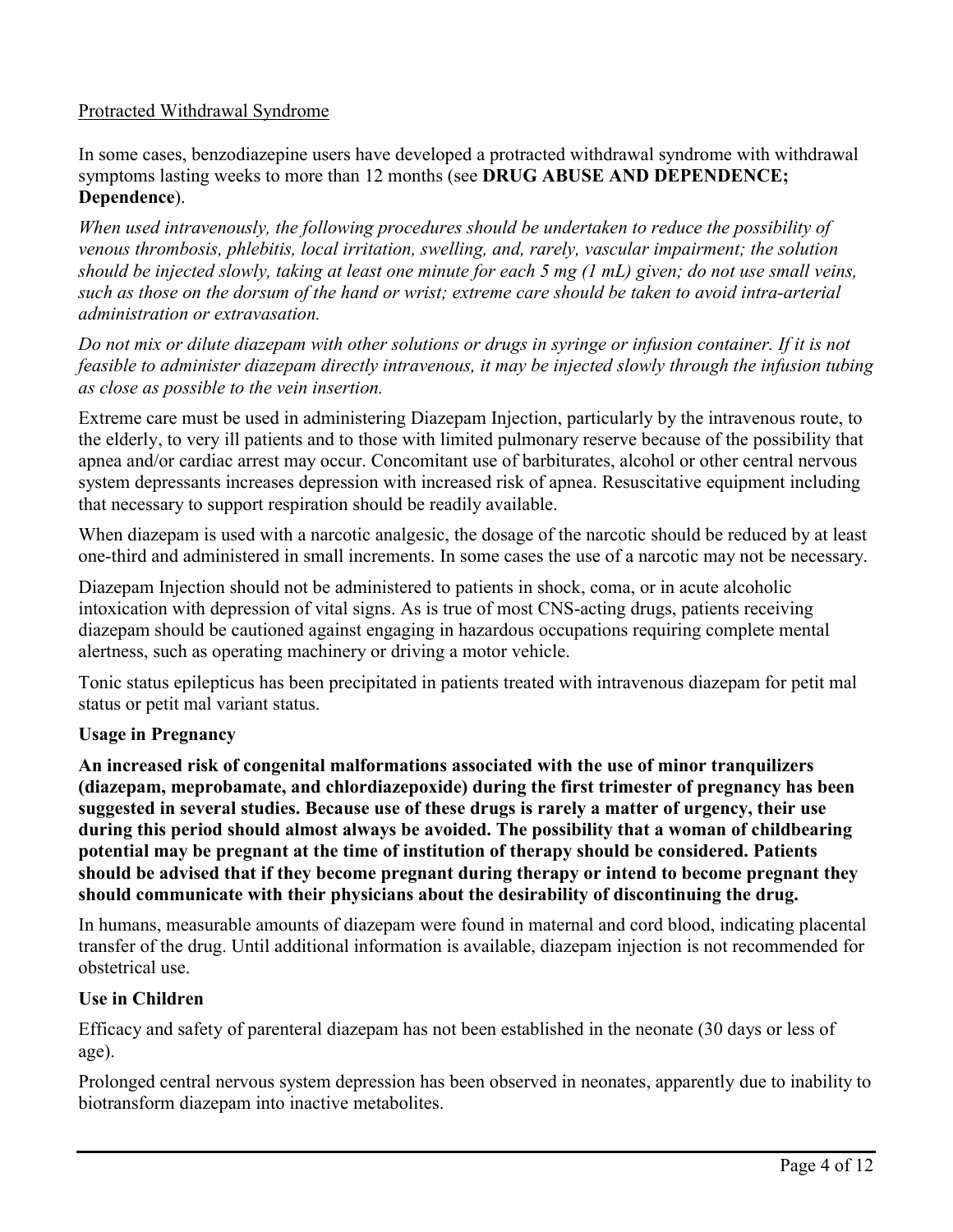In pediatric use, in order to obtain maximal clinical effect with the minimum amount of drug and thus to reduce the risk of hazardous side effects, such as apnea or prolonged periods of somnolence, it is recommended that the drug be given slowly over a three-minute period in a dosage not to exceed 0.25 mg/kg. After an interval of 15 to 30 minutes the initial dosage can be safely repeated. If, however, relief of symptoms is not obtained after a third administration, adjunctive therapy appropriate to the condition being treated is recommended.

Benzyl alcohol has been reported to be associated with a fatal gasping syndrome in premature infants.

# **PRECAUTIONS**

### **Risks from Concomitant Use with Opioids**

Advise both patients and caregivers about the risks of potentially fatal respiratory depression and sedation when diazepam is used with opioids and not to use such drugs concomitantly unless supervised by a health care provider. Advise patients not to drive or operate heavy machinery until the effects of concomitant use with the opioid have been determined (see **WARNINGS; Risks from Concomitant Use with Opioids and PRECAUTIONS; Drug Interactions**).

### **Abuse, Misuse, and Addiction**

Inform patients that the use of diazepam more frequently than recommended, even at recommended dosages, exposes users to risks of abuse, misuse, and addiction, which can lead to overdose and death, especially when used in combination with other medications (e.g., opioid analgesics), alcohol, and/or illicit substances. Inform patients about the signs and symptoms of benzodiazepine abuse, misuse, and addiction; to seek medical help if they develop these signs and/or symptoms; and on the proper disposal of unused drug (see **WARNINGS and DRUG ABUSE AND DEPENDENCE**).

### **Withdrawal Reactions**

Inform patients that use of diazepam more frequently than recommended may lead to clinically significant physical dependence and that abrupt discontinuation or rapid dosage reduction of diazepam may precipitate acute withdrawal reactions, which can be life-threatening. Inform patients that in some cases, patients taking benzodiazepines have developed a protracted withdrawal syndrome with withdrawal symptoms lasting weeks to more than 12 months (see **WARNINGS and DRUG ABUSE AND DEPENDENCE**).

Propylene glycol toxicity has been reported in patients treated with diazepam injection at doses significantly greater than recommended. In these cases, diazepam was being used to treat alcohol withdrawal symptoms at doses greater than 900 mg/day. Propylene glycol toxicity is associated with an anion gap metabolic acidosis, serum hyperosmolality, and increased lactate. Propylene glycol toxicity can cause acute tubular necrosis (which can progress to multi-organ failure), mental status changes, hypotension, seizures, and cardiac arrhythmias. Patients at high risk for propylene glycol toxicity include those with renal dysfunction, hepatic dysfunction, impaired alcohol dehydrogenase enzymes, or other comorbidities (such as a history of alcoholism).

### **Drug Interactions**

The concomitant use of benzodiazepines and opioids increases the risk of respiratory depression because of actions at different receptor sites in the CNS that control respiration. Benzodiazepines interact at GABA<sup>A</sup> sites and opioids interact primarily at mµ receptors. When benzodiazepines and opioids are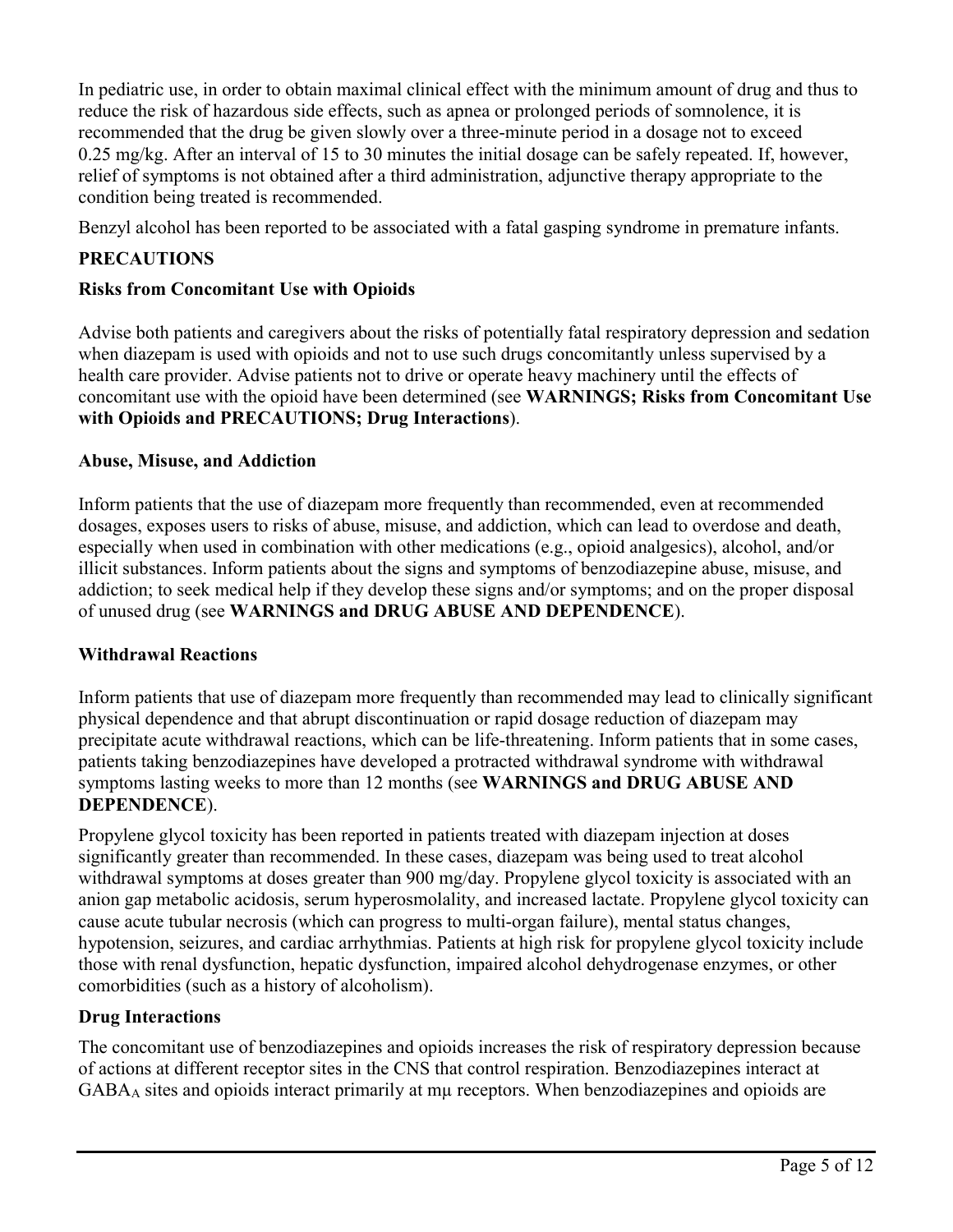combined, the potential for benzodiazepines to significantly worsen opioid-related respiratory depression exists. Limit dosage and duration of concomitant use of benzodiazepines and opioids, and monitor patients closely for respiratory depression and sedation.

Although seizures may be brought under control promptly, a significant proportion of patients experience a return to seizure activity, presumably due to the short-lived effect of diazepam after intravenous administration. The physician should be prepared to re-administer the drug. However, diazepam is not recommended for maintenance, and once seizures are brought under control, consideration should be given to the administration of agents useful in longer term control of seizures.

If diazepam is to be combined with other psychotropic agents or anticonvulsant drugs, careful consideration should be given to the pharmacology of the agents to be employed-particularly with known compounds which may potentiate the action of diazepam, such as phenothiazines, narcotics, barbiturates, MAO inhibitors, and other antidepressants. In highly anxious patients with evidence of accompanying depression, particularly those who may have suicidal tendencies, protective measures may be necessary.

The usual precautions in treating patients with impaired hepatic function should be observed. Metabolites of diazepam are excreted by the kidney; to avoid their excess accumulation, caution should be exercised in the administration to patients with compromised kidney function.

Since an increase in cough reflex and laryngospasm may occur with peroral endoscopic procedures, the use of a topical anesthetic agent and the availability of necessary countermeasures are recommended.

Until additional information is available, diazepam injection is not recommended for obstetrical use.

Diazepam injection has produced hypotension or muscular weakness in some patients particularly when used with narcotics, barbiturates, or alcohol.

Lower doses (usually 2 mg to 5 mg) should be used for elderly and debilitated patients.

The clearance of diazepam and certain other benzodiazepines can be delayed in association with cimetidine administration. The clinical significance of this is unclear.

### **ADVERSE REACTIONS**

Side effects most commonly reported were drowsiness, fatigue, and ataxia; venous thrombosis and phlebitis at the site of injection. Other adverse reactions less frequently reported include:

*CNS:* Confusion, depression, dysarthria, headache, hypoactivity, slurred speech, syncope, tremor, vertigo.

*G.I:* Constipation, nausea.

*G.U:* Incontinence, changes in libido, urinary retention.

*Cardiovascular:* Bradycardia, cardiovascular collapse, hypotension.

*EENT:* Blurred vision, diplopia, nystagmus.

*Skin:* Urticaria, skin rash.

*Other:* Hiccups, changes in salivation, neutropenia, jaundice. Paradoxical reactions such as acute hyperexcited states, anxiety, hallucinations, increased muscle spasticity, insomnia, rage, sleep disturbances and stimulation have been reported; should these occur, use of the drug should be discontinued. Minor changes in EEG patterns, usually low-voltage fast activity, have been observed in patients during and after diazepam therapy and are of no known significance.

In peroral endoscopic procedures, coughing, depressed respiration, dyspnea, hyperventilation, laryngospasm, and pain in throat or chest have been reported.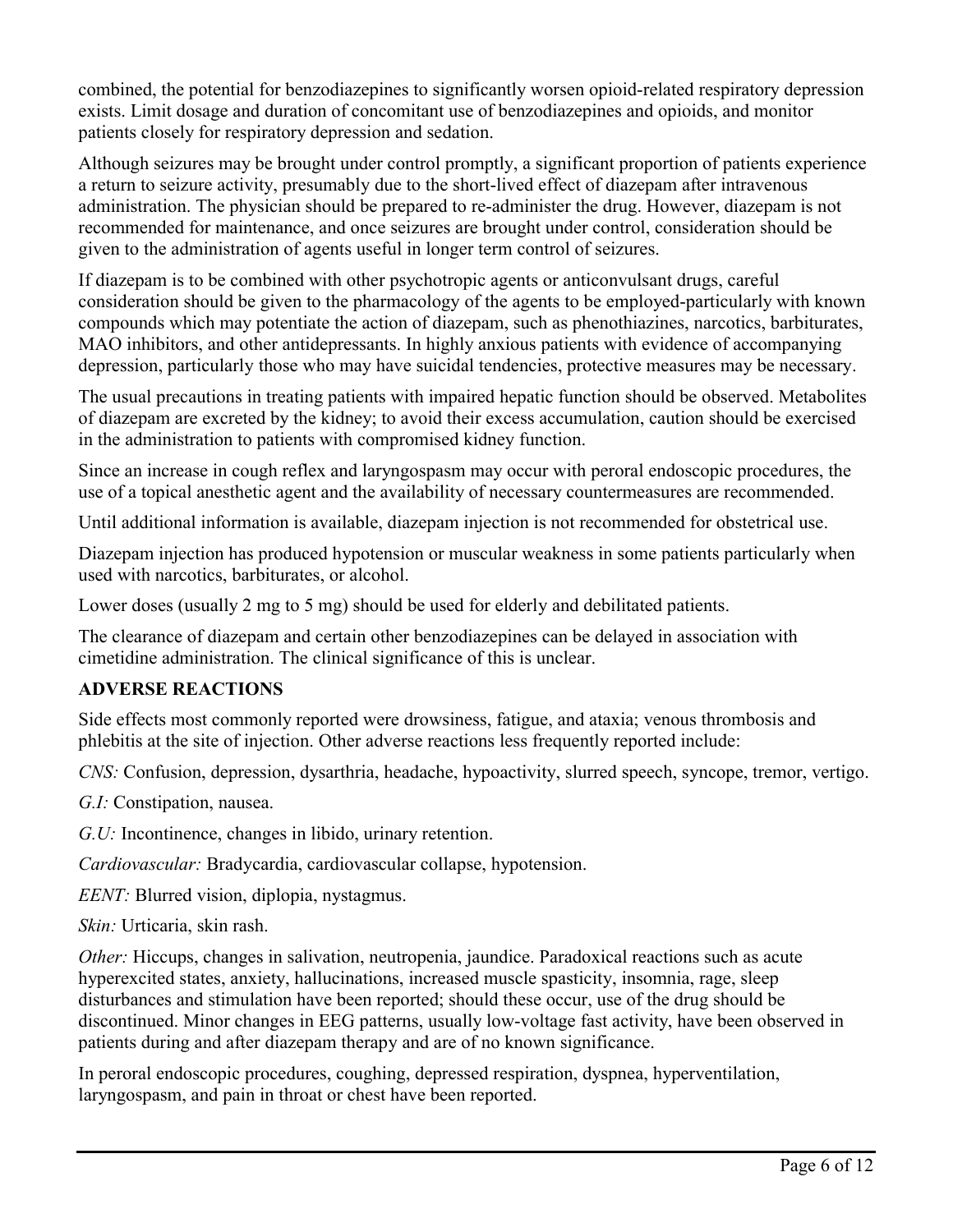Because of isolated reports of neutropenia and jaundice, periodic blood counts and liver function tests are advisable during long-term therapy.

# **DRUG ABUSE AND DEPENDENCE**

### **Controlled Substance**

Diazepam Injection is a schedule IV controlled substance.

### **Abuse**

Diazepam is a benzodiazepine and a CNS depressant with a potential for abuse and addiction. Abuse is the intentional, non-therapeutic use of a drug, even once, for its desirable psychological or physiological effects. Misuse is the intentional use, for therapeutic purposes, of a drug by an individual in a way other than prescribed by a health care provider or for whom it was not prescribed. Drug addiction is a cluster of behavioral, cognitive, and physiological phenomena that may include a strong desire to take the drug, difficulties in controlling drug use (e.g., continuing drug use despite harmful consequences, giving a higher priority to drug use than other activities and obligations), and possible tolerance or physical dependence. Even taking benzodiazepines as prescribed may put patients at risk for abuse and misuse of their medication. Abuse and misuse of benzodiazepines may lead to addiction.

Abuse and misuse of benzodiazepines often (but not always) involve the use of doses greater than the maximum recommended dosage and commonly involve concomitant use of other medications, alcohol, and/or illicit substances, which is associated with an increased frequency of serious adverse outcomes, including respiratory depression, overdose, or death. Benzodiazepines are often sought by individuals who abuse drugs and other substances, and by individuals with addictive disorders (see **WARNINGS; Abuse, Misuse, and Addiction**).

The following adverse reactions have occurred with benzodiazepine abuse and/or misuse: abdominal pain, amnesia, anorexia, anxiety, aggression, ataxia, blurred vision, confusion, depression, disinhibition, disorientation, dizziness, euphoria, impaired concentration and memory, indigestion, irritability, muscle pain, slurred speech, tremors, and vertigo.

The following severe adverse reactions have occurred with benzodiazepine abuse and/or misuse: delirium, paranoia, suicidal ideation and behavior, seizures, coma, breathing difficulty, and death. Death is more often associated with polysubstance use (especially benzodiazepines with other CNS depressants such as opioids and alcohol).

### **Dependence**

Physical Dependence After Use of Diazepam More Frequently Than Recommended

Diazepam may produce physical dependence if used more frequently than recommended. Physical dependence is a state that develops as a result of physiological adaptation in response to repeated drug use, manifested by withdrawal signs and symptoms after abrupt discontinuation or a significant dose reduction of a drug. Although diazepam is indicated only for intermittent use (see **INDICATIONS AND USAGE and DOSAGE AND ADMINISTRATION**), if used more frequently than recommended, abrupt discontinuation or rapid dosage reduction or administration of flumazenil, a benzodiazepine antagonist, may precipitate acute withdrawal reactions, including seizures, which can be life-threatening. Patients at an increased risk of withdrawal adverse reactions after benzodiazepine discontinuation or rapid dosage reduction include those who take higher dosages (i.e., higher and/or more frequent doses) and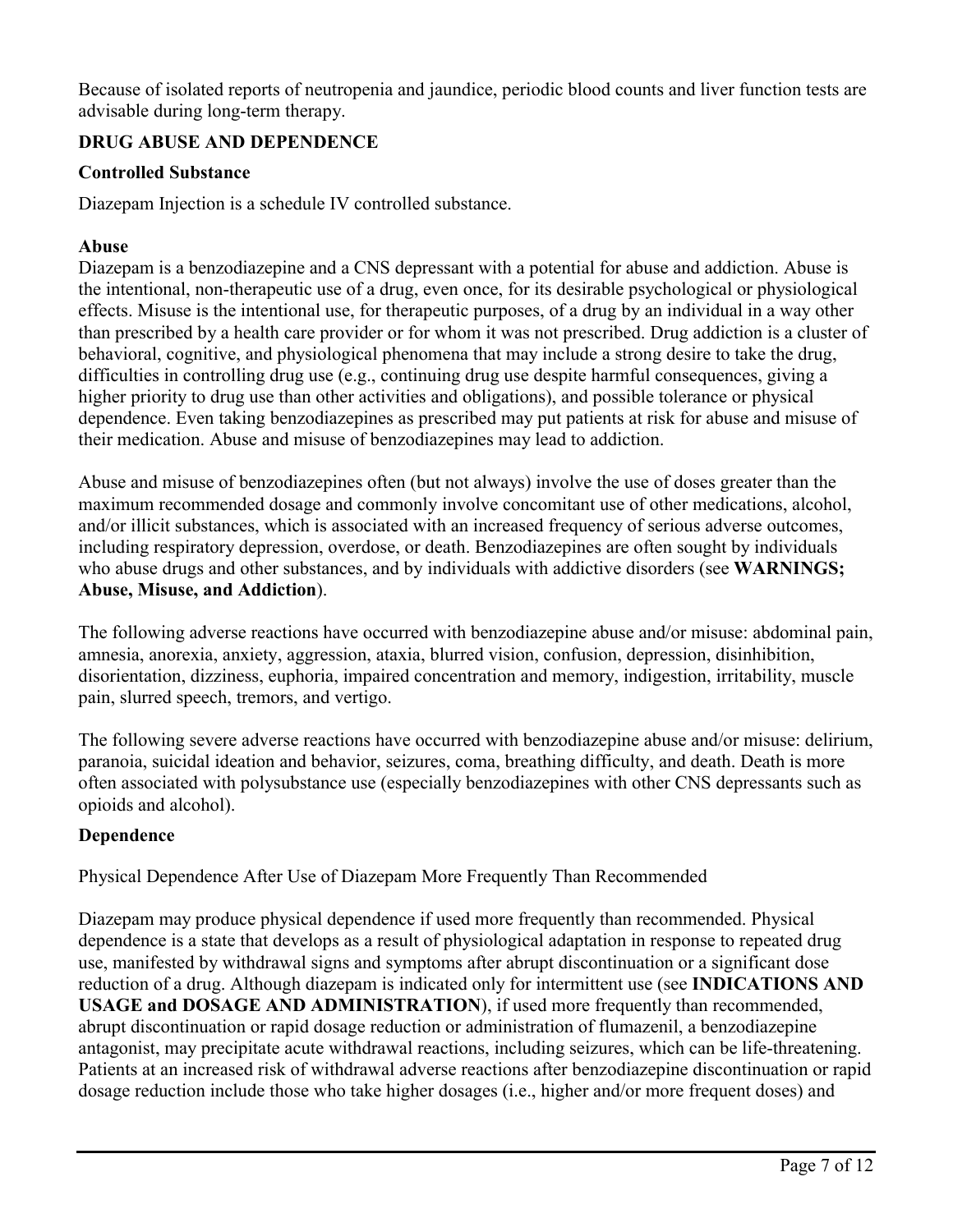those who have had longer durations of use (see **WARNINGS; Dependence and Withdrawal Reactions**).

For patients using diazepam more frequently than recommended, to reduce the risk of withdrawal reactions, use a gradual taper to discontinue diazepam (see **WARNINGS; Dependence and Withdrawal Reactions**).

### *Acute Withdrawal Signs and Symptoms*

Acute withdrawal signs and symptoms associated with benzodiazepines have included abnormal involuntary movements, anxiety, blurred vision, depersonalization, depression, derealization, dizziness, fatigue, gastrointestinal adverse reactions (e.g., nausea, vomiting, diarrhea, weight loss, decreased appetite), headache, hyperacusis, hypertension, irritability, insomnia, memory impairment, muscle pain and stiffness, panic attacks, photophobia, restlessness, tachycardia, and tremor. More severe acute withdrawal signs and symptoms, including life-threatening reactions, have included catatonia, convulsions, delirium tremens, depression, hallucinations, mania, psychosis, seizures, and suicidality.

### *Protracted Withdrawal Syndrome*

Protracted withdrawal syndrome associated with benzodiazepines is characterized by anxiety, cognitive impairment, depression, insomnia, formication, motor symptoms (e.g., weakness, tremor, muscle twitches), paresthesia, and tinnitus that persists beyond 4 to 6 weeks after initial benzodiazepine withdrawal. Protracted withdrawal symptoms may last weeks to more than 12 months. As a result, there may be difficulty in differentiating withdrawal symptoms from potential re-emergence or continuation of symptoms for which the benzodiazepine was being used.

### Tolerance

Tolerance to diazepam may develop after use more frequently than recommended. Tolerance is a physiological state characterized by a reduced response to a drug after repeated administration (i.e., a higher dose of a drug is required to produce the same effect that was once obtained at a lower dose).

Tolerance to the therapeutic effect of benzodiazepines may develop; however, little tolerance develops to the amnestic reactions and other cognitive impairments caused by benzodiazepines.

### **DOSAGE AND ADMINISTRATION**

Dosage should be individualized for maximum beneficial effect. The usual recommended dose in older children and adults ranges from 2 mg to 20 mg IM or IV, depending on the indication and its severity. In some conditions, e.g., tetanus, larger doses may be required. (See dosage for specific indications.) In acute conditions the injection may be repeated within one hour although an interval of 3 to 4 hours is usually satisfactory. Lower doses (usually 2 mg to 5 mg) and slow increase in dosage should be used for elderly or debilitated patients and when other sedative drugs are administered (see **WARNINGS** and **ADVERSE REACTIONS**).

For dosage in infants above the age of 30 days and children, see the specific indications below. When intravenous use is indicated, facilities for respiratory assistance should be readily available.

*Intramuscular:* Diazepam Injection, USP should be injected deeply into the muscle.

*Intravenous Use:* (See **WARNINGS**, particularly for use in children.) The solution should be injected slowly, taking at least one minute for each 5 mg (1 mL) given. Do not use small veins, such as those on the dorsum of the hand or wrist. Extreme care should be taken to avoid intra-arterial administration or extravasation.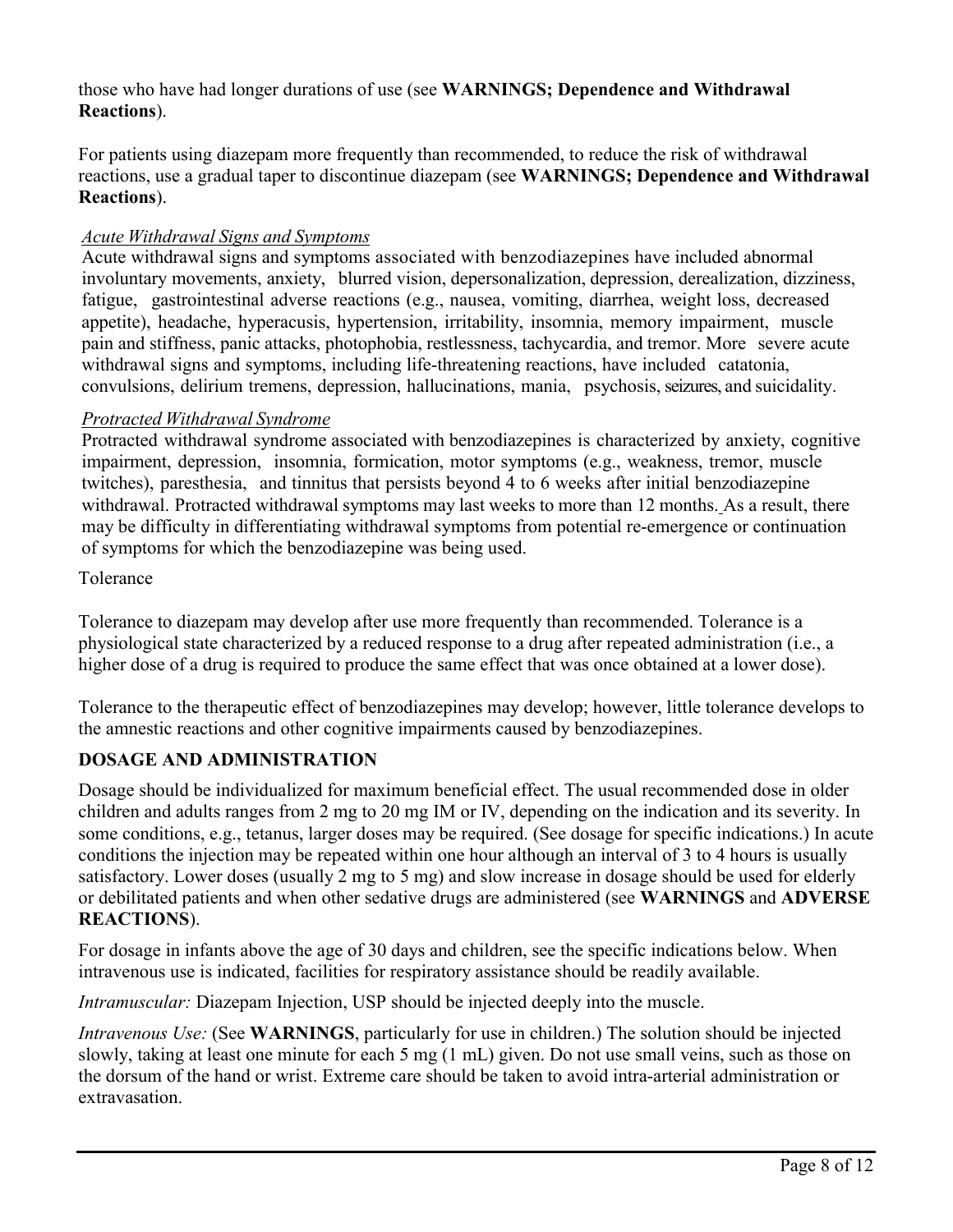Do not mix or dilute diazepam with other solutions or drugs in syringe or infusion flask. If it is not feasible to administer diazepam directly IV, it may be injected slowly through the infusion tubing as close as possible to the vein insertion.

| <b>INDICATION</b>                                                                                                                                                                                                                                                                                      | USUAL ADULT DOSAGE                                                                                                                                                                                                                                                                                                                                                                           | <b>DOSAGE RANGE IN</b><br><b>CHILDREN</b><br>(IV administration should be<br>made slowly) |
|--------------------------------------------------------------------------------------------------------------------------------------------------------------------------------------------------------------------------------------------------------------------------------------------------------|----------------------------------------------------------------------------------------------------------------------------------------------------------------------------------------------------------------------------------------------------------------------------------------------------------------------------------------------------------------------------------------------|-------------------------------------------------------------------------------------------|
| Moderate Anxiety Disorders and<br>Symptoms of Anxiety                                                                                                                                                                                                                                                  | 2 mg to 5 mg, IM or IV. Repeat in<br>3 to 4 hours, if necessary.                                                                                                                                                                                                                                                                                                                             |                                                                                           |
| Severe Anxiety Disorders and<br>Symptoms of Anxiety                                                                                                                                                                                                                                                    | 5 mg to 10 mg, IM or IV. Repeat<br>in 3 to 4 hours, if necessary.                                                                                                                                                                                                                                                                                                                            |                                                                                           |
| Acute Alcohol Withdrawal:<br>As an aid in symptomatic relief<br>of acute agitation, tremor,<br>impending or acute delirium<br>tremens, and hallucinosis.                                                                                                                                               | 10 mg, IM or IV initially, then<br>5 mg to 10 mg in 3 to 4 hours, if<br>necessary.                                                                                                                                                                                                                                                                                                           |                                                                                           |
| <b>Endoscopic Procedures:</b><br>Adjunctively, if apprehension,<br>anxiety or acute stress reactions<br>are present prior to endoscopic<br>procedures. Dosage of narcotics<br>should be reduced by at least a<br>third and in some cases may be<br>omitted. See PRECAUTIONS<br>for peroral procedures. | Titrate IV dosage to desired<br>sedative response, such as slurring<br>of speech, with slow<br>administration immediately prior<br>to the procedure. Generally 10 mg<br>or less is adequate, but up to<br>20 mg IV may be given,<br>particularly when concomitant<br>narcotics are omitted. If IV cannot<br>be used, 5 mg to 10 mg IM<br>approximately 30 minutes prior to<br>the procedure. |                                                                                           |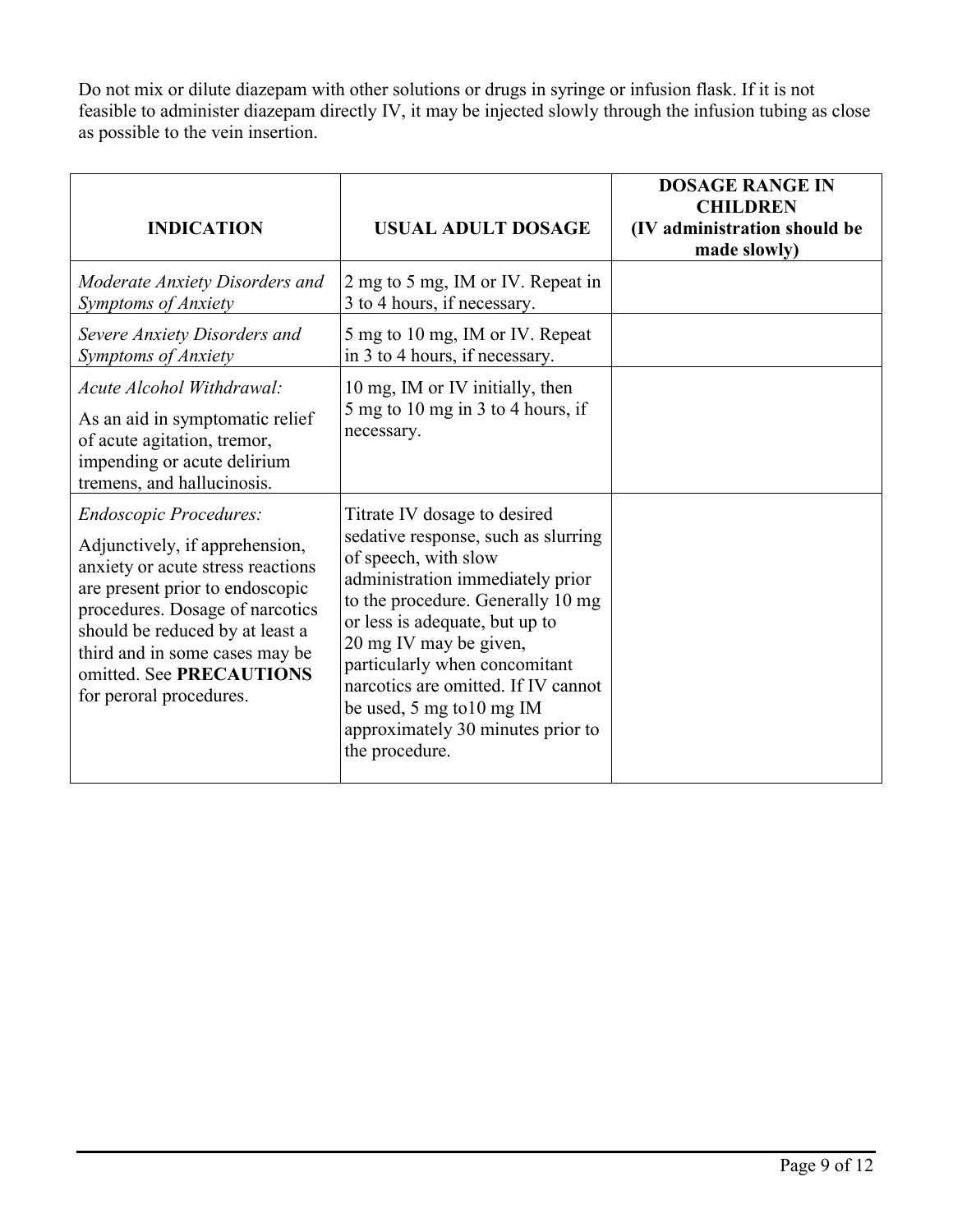| <b>INDICATION</b>                                                                                                                                                                                                                                                                 | <b>USUAL ADULT DOSAGE</b>                                                                                                                                                                                                                                                                                                                                                                                                                                                                       | <b>DOSAGE RANGE IN</b><br><b>CHILDREN</b><br>(IV administration should be<br>made slowly)                                                                                                                                                                                                                                                                                       |
|-----------------------------------------------------------------------------------------------------------------------------------------------------------------------------------------------------------------------------------------------------------------------------------|-------------------------------------------------------------------------------------------------------------------------------------------------------------------------------------------------------------------------------------------------------------------------------------------------------------------------------------------------------------------------------------------------------------------------------------------------------------------------------------------------|---------------------------------------------------------------------------------------------------------------------------------------------------------------------------------------------------------------------------------------------------------------------------------------------------------------------------------------------------------------------------------|
| Muscle Spasm:<br>Associated with local pathology,<br>cerebral palsy, athetosis,<br>stiff-man syndrome, or tetanus.                                                                                                                                                                | 5 mg to 10 mg, IM or IV initially,<br>then 5 mg to 10 mg in 3 to<br>4 hours, if necessary. For tetanus,<br>larger doses may be required.                                                                                                                                                                                                                                                                                                                                                        | For tetanus in infants over<br>30 days of age, 1 mg to 2 mg IM<br>or IV, slowly, repeated every 3 to<br>4 hours as necessary. In children<br>5 years or older, 5 mg to 10 mg<br>repeated every 3 to 4 hours may<br>be required to control tetanus<br>spasms. Respiratory assistance<br>should be available.                                                                     |
| <b>Status Epilepticus and Severe</b><br><b>Recurrent Convulsive Seizures:</b><br>In the convulsing patient, the IV<br>route is by far preferred. This<br>injection should be administered<br>slowly. However, if IV<br>administration is impossible, the<br>IM route may be used. | 5 mg to 10 mg initially (IV<br>preferred). This injection may be<br>repeated if necessary at 10 to<br>15 minute intervals up to a<br>maximum dose of 30 mg. If<br>necessary, therapy with diazepam<br>may be repeated in 2 to 4 hours;<br>however, residual active<br>metabolites may persist, and re-<br>administration should be made<br>with this consideration. Extreme<br>caution must be exercised with<br>individuals with chronic lung<br>disease or unstable cardiovascular<br>status. | Infants over 30 days of age and<br>children under 5 years, 0.2 mg to<br>0.5 mg slowly every 2 to<br>5 minutes up to a maximum of<br>5 mg (IV preferred). Children<br>5 years or older, 1 mg every 2 to<br>5 minutes up to a maximum of<br>10 mg (slow IV administration<br>preferred). Repeat in 2 to 4 hours<br>if necessary. EEG monitoring of<br>the seizure may be helpful. |
| Preoperative Medication:<br>To relieve anxiety and tension.<br>(If atropine, scopolamine or other<br>premedications are desired, they<br>must be administered in separate<br>syringes.)                                                                                           | 10 mg, IM (preferred route),<br>before surgery.                                                                                                                                                                                                                                                                                                                                                                                                                                                 |                                                                                                                                                                                                                                                                                                                                                                                 |
| Cardioversion:<br>To relieve anxiety and tension<br>and to reduce recall of procedure.                                                                                                                                                                                            | $5 \text{ mg}$ to $15 \text{ mg}$ , IV, within $5 \text{ to } 10$<br>minutes prior to the procedure.                                                                                                                                                                                                                                                                                                                                                                                            |                                                                                                                                                                                                                                                                                                                                                                                 |

Once the acute symptomatology has been properly controlled with diazepam injection, the patient may be placed on oral therapy with diazepam if further treatment is required.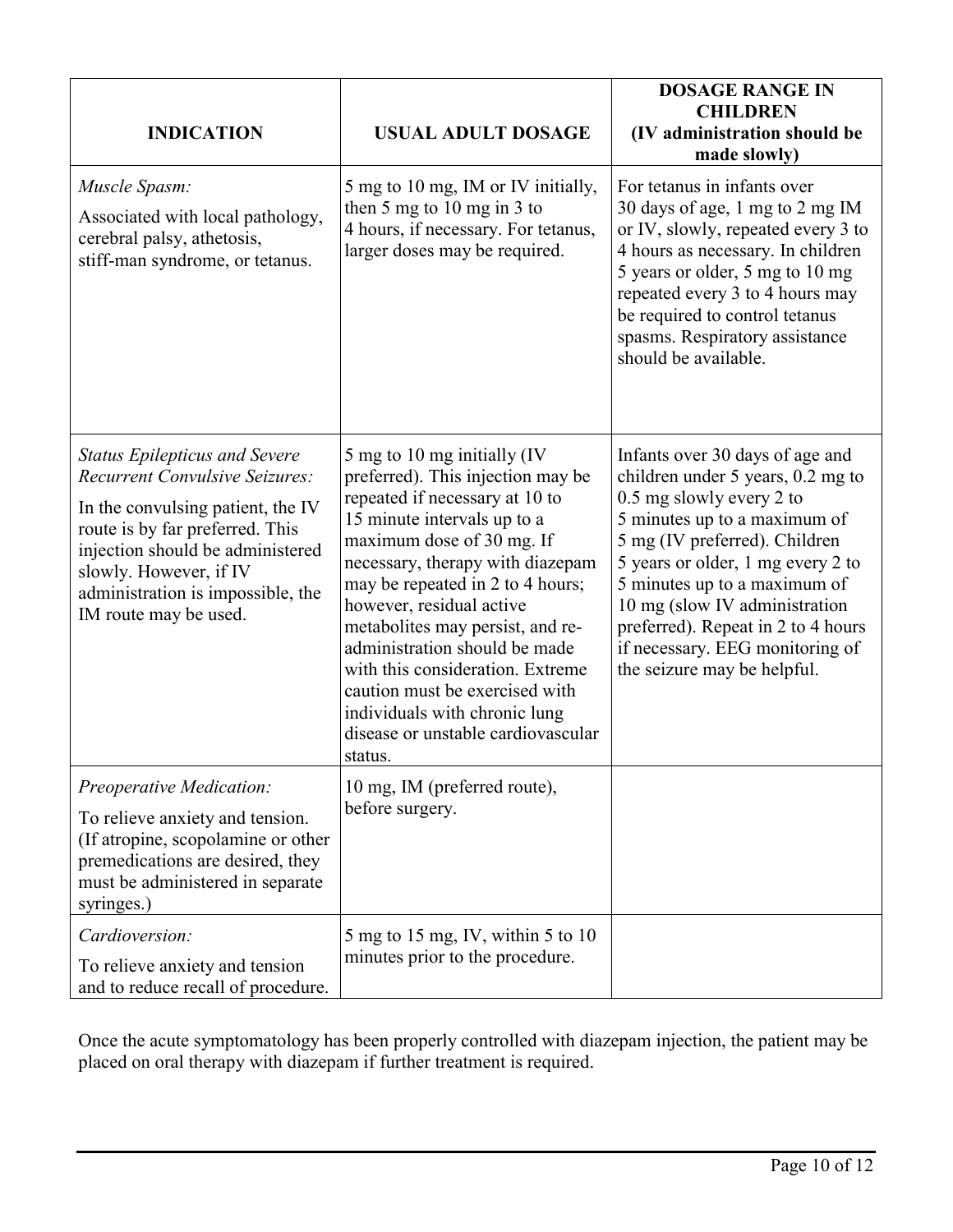Parenteral drug products should be inspected visually for particulate matter and discoloration prior to administration, whenever solution and container permit.

**NOTE:** Solution may appear colorless to light yellow.

# **MANAGEMENT OF OVERDOSAGE**

**Manifestations of diazepam overdosage include somnolence, confusion, coma, and diminished reflexes. Respiration, pulse, and blood pressure should be monitored, as in all cases of drug overdosage, although, in general, these effects have been minimal. General supportive measures should be employed, along with intravenous fluids, and an adequate airway maintained. Hypotension may be combated by the use of norepinephrine bitartrate or metaraminol. Dialysis is of limited value.**

### *Discontinuation or Dosage Reduction of Diazepam*

To reduce the risk of withdrawal reactions, use a gradual taper to discontinue diazepam or reduce the dosage. If a patient develops withdrawal reactions, consider pausing the taper or increasing the dosage to the previous tapered dosage level. Subsequently decrease the dosage more slowly (see **WARNINGS; Dependence and Withdrawal Reactions and DRUG ABUSE AND DEPENDENCE; Dependence**).

Flumazenil, a specific benzodiazepine receptor antagonist, is indicated for the complete or partial reversal of the sedative effects of benzodiazepines and may be used in situations when an overdose with a benzodiazepine is known or suspected. Prior to the administration of flumazenil, necessary measures should be instituted to secure airway, ventilation, and intravenous access. Flumazenil is intended as an adjunct to, not as a substitute for, proper management of benzodiazepine overdose. Patients treated with flumazenil should be monitored for re-sedation, respiratory depression, and other residual benzodiazepine effects for an appropriate period after treatment. **The prescriber should be aware of a risk of seizure in association with flumazenil treatment, particularly in long-term benzodiazepine users and in cyclic antidepressant overdose.** The complete flumazenil package insert including **CONTRAINDICATIONS, WARNINGS**, and **PRECAUTIONS** should be consulted prior to use.

### **HOW SUPPLIED**

**CarpujectTM** Sterile Cartridge Unit with Luer Lock

| <b>Unit of Sale</b>                                       | Concentration                |
|-----------------------------------------------------------|------------------------------|
| NDC 0409-1273-32                                          | $10 \text{ mg}/2 \text{ mL}$ |
| Carton of 10                                              | $(5 \text{ mg/mL})$          |
| $2$ mL fill in 2.5 mL Carpuject <sup>TM</sup> Single-dose |                              |
| cartridge with Luer Lock for the Carpuject™               |                              |
| Syringe System                                            |                              |

### **Instructions for Use of the Syringe Systems**

Instructions for using the Carpuject Syringe are available with the reusable Carpuject Holder, List 2049-02.

Do not use if solution is darker than slightly yellow or contains a precipitate.

Store at 20 to 25°C (68 to 77°F). [See USP Controlled Room Temperature.]

### **Protect from light.**

To prevent needle-stick injuries, needles should not be recapped, purposely bent, or broken by hand.